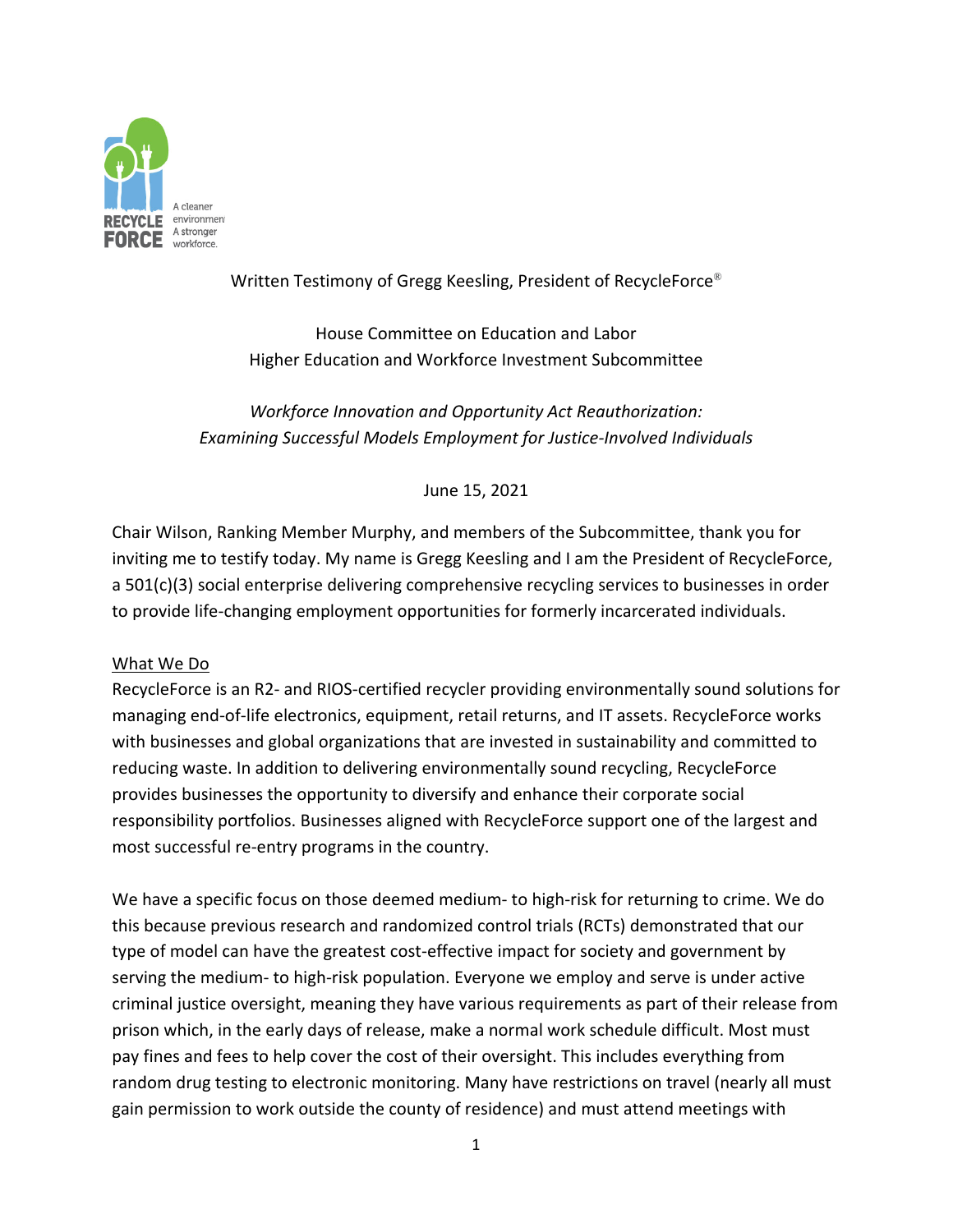parole/probation when required. These oversight mandates are placed on individuals yet they are required to be employed as well. Such restrictions are needed to address public safety, as many whom we serve have a propensity to return to crime, so oversight is needed but so is work. To help manage the oversight for public safety and also the need for employment, we have created a specific model that allows people to earn and learn. One of our clients, Andrew, said it so well: "When I came home, I had to choose between bettering myself and getting an income and being compliant with oversight. Getting into the RecycleForce program allowed me to do both."

We use grants and the revenue we generate from recycling to help men and women rebuild their lives with job training, gainful employment, and comprehensive social services. We do this by paying a subsidized wage – known in the field as a transitional job, distinct from more traditional on‐the‐job training as that term is understood in WIOA. Our model is different. We use the model we have developed with the support of USDOL/ETA's REO system for a specific population and for a limited period. We believe that the best way to approach public safety is through gainful wage‐paying employment. As Father Greg Boyle with Homeboy Industries says, "Nothing stops a bullet like a job."

RecycleForce provides four to six months of transitional employment in its ABC Model: **A**ny job – **B**etter job – **C**areer.™ "Any job" is a federally subsidized transitional job at RecycleForce immediately upon release and then, as oversight is stepped down and individuals are deemed more trustworthy, they transition to a "Better job." The better job is an unsubsidized temporary or temp-to-perm position secured through our alternative staffing agency Keys2Work. The "Career" component of the model occurs with permanent employment paying at least a living wage in an industry in which the training received at RecycleForce can help propel the worker up the career ladder. $1$ 

This model has proven especially important with the City of Indianapolis‐Department of Public Works (DPW). Public Works includes waste management, work in the parks, forestry and storm water management, litter clean up, and graffiti abatement. Our sister agency Keys2Work contracts with the City's DPW, which to date has led to 41 individuals being hired into AFSCME union jobs –the "C" phase of our model. Just this week we learned that, due to various retirements, the union has 40 open positions for which those in the "B" phase of our model are eligible for to compete. Both our former and current Mayor have played important roles in opening Public Works jobs to those with felony backgrounds, even those deemed higher risk. While some crimes still make people ineligible, the expansion of eligibility and the willingness of

<sup>1</sup> RecycleForce ABC Model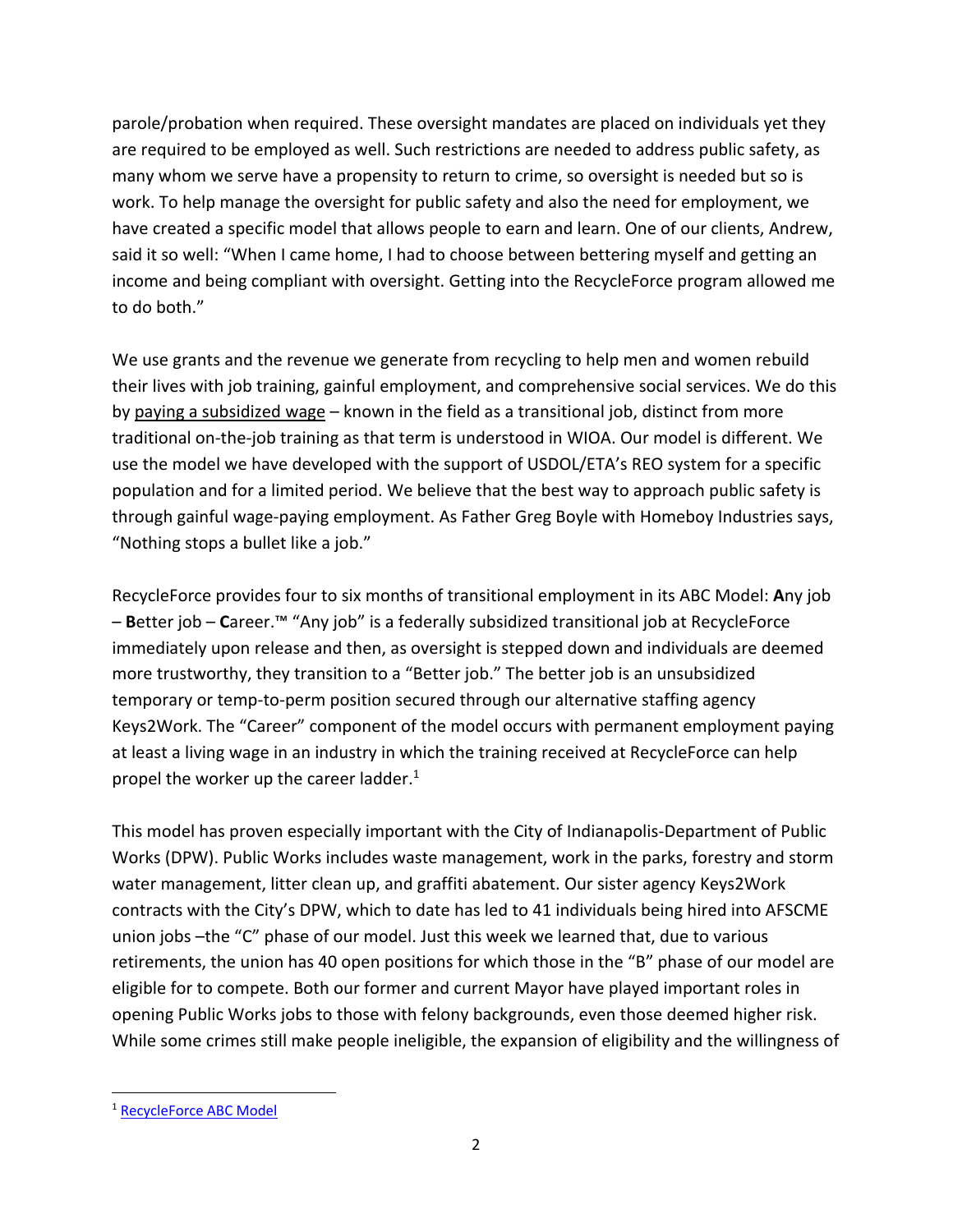our City‐County Council to work with our Mayor and the AFSCME union have been so instrumental in opening up living wage opportunities.

Our menu of workforce services includes OSHA 10, Resource Conservation and Recovery Act training, and warehouse safety training. We offer a credential for successful completion of 100 hours of training on Powered Industrial Trucks recognized by the logistics field. We also work with the local community college to offer college credits for completing a Certified Logistics Associate credential. Additional training focuses on hazardous materials, HAZWOPER 40, and EPA 608 – all important for the growing recycling field.

Our trainings are very focused on the industries that will hire those we serve. In addition to the Public Works jobs described, Indianapolis and central Indiana are home to many logistics firms. In many ways we are the Silicon Valley of Logistics –everyone from Walmart to Amazon. Our location in the heartland is known as the Cross Roads of America. It is a major reason so many logistics firms are here. But these distribution centers also process retail returns and recalls. We have worked with the Consumer Product Safety Commission (CPCS) on a number of large recalls. One notable one was the "Gree" recall. RecycleForce worked with CPCS and the distribution centers which had the recalled product in their warehouses to recycle over 180,000 of these units.2 Recalls slowed in 2017 but today they are back on pace. We recently completed a recall of acne masks and also helped distribution centers with recalled Smart TVs.

Changes in our economy during the pandemic and the rapid growth of the logistics sector in Central Indiana have caused a significant labor shortage. The companies we work with have outsourced much of their labor but have also relaxed their hiring practices related to those with felony backgrounds. Never has there been a more robust market for those with felony backgrounds in my 25 years in this work. The future is bright for those coming home from prison in Central Indiana.

*One example is Amanda. She was referred to us after release from prison. She had several drug felonies. While she did well at first, she developed a significant substance use disorder that caused her to be violated –not a new crime but what is called a technical rule violation. Amanda failed a mandatory drug test and was sent back for several months. Upon her return, she was given a second chance at RecycleForce. She obtained substance treatment with our on‐site drug counselors, completed her trainings, and today works for Piper Logistics making \$15 per hour. Amanda is featured in this video done by LISC about our program* RecycleForce

<sup>&</sup>lt;sup>2</sup>Gree Recalls 12 Brands of Dehumidifiers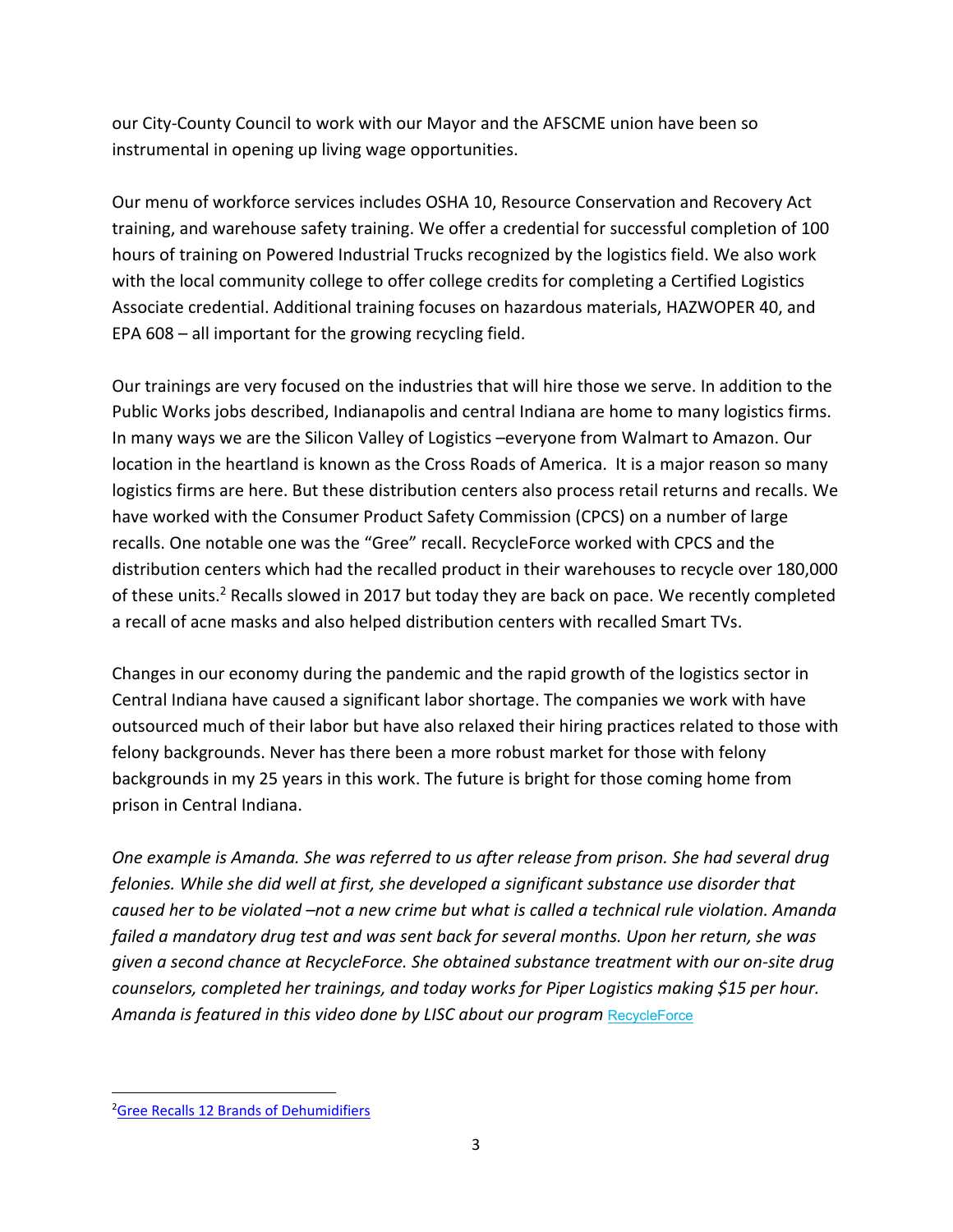it is important to understand the wraparound services we provide to facilitate successful re‐ entry to civil society. They include professional and peer mentoring, high school equivalency and literacy instruction, housing resource assistance, driver's license reinstatement, substance use disorder treatment and mental health counseling, re‐establishment of child support, financial literacy, and tax preparation assistance. Many banks, most notably KeyBank, play a very important role in helping these new wage earners to become bankable.

Inherent in RecycleForce's ABC Model is a concept that is foreign to both normal business operation and traditional workforce development – moving the best workers on to other employment and keeping those who, for various reasons, are the least productive. In an employment social enterprise (ESE), there is always tension between the business and the program. A commitment to transitioning the best workers quickly is one way that RecycleForce manages this tension. Some employment social enterprises believe that the business must run the program. At RecycleForce, we believe that the program drives the business.

Some ESEs prefer to pay stipends over wages because it is less expensive to manage. Unemployment Insurance (UI) rates can rise over the course of a grant. For most businesses and non‐profits, reducing these employer costs is a priority. However, wages contribute to safety net programs like UI and Social Security. Because we are doing work that can cause injury, carrying Worker's Comp insurance is also important. Our ESE has higher costs than most, but this is simply a business cost and is built into the model.

Another important reason to pay wages using federal subsidies under WIOA grants is that a portion of these grants become monetized in the form of local, state, and federal payroll taxes, including paying into those same safety net programs.

## Transitional Jobs and Employment Social Enterprise

WIOA itself does not say much about transitional jobs (TJ). It defines TJ as a type of time-limited work experience and a "career service" combined with comprehensive support services for persons with barriers to employment. Sec. 134(d)(5) limits a local workforce board's spending on TJ to 10%. TJ is also authorized as a statewide activity at the Governor's discretion.

The Final Rule states that the Department will provide further guidance and technical assistance on transitional jobs programs, including best practices. This is important because the employment social enterprise (ESE) model as a framework for transitional jobs is not well understood and WIOA re‐authorization could help to expand both the value and utilization of ESE through demonstration and focused research.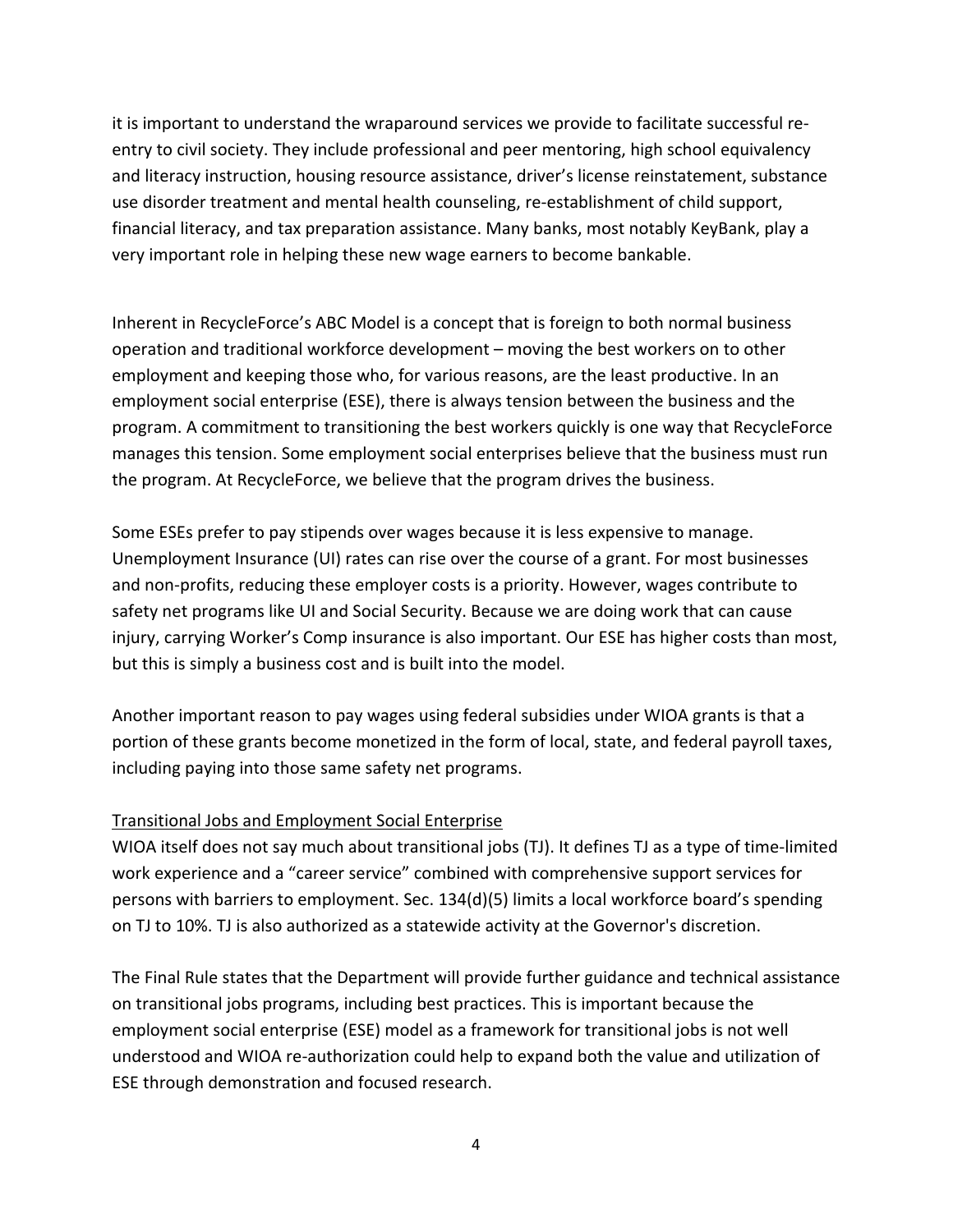The Department did fund the Enhanced Transitional Jobs Demonstration (ETJD) (2018), $3$  a randomized control trial in which Recycleforce is the one program identified to have "increased individual employment and earnings and reduced recidivism," thereby accomplishing the primary goals of the program. Our model warranted a cost benefit analysis. We were the only ESE that had earned revenue in this study. Each of the seven sites received an average of \$7,800 per client in federal support, but RecycleForce also generated revenue so the researchers developed a methodology to determine the average amount of revenue generated per client. That revenue was added to our contract support to make a cost per participant of just over \$11,000. We had the highest cost per of all the models studied. Yet even with this higher cost per, for every dollar invested, our model returned \$1.20. The value of the output of the subsidized job is also a benefit to government, as it allows RecycleForce to provide more services than it would otherwise be able to. This is a key component of the wage paying ESE model and the research to date indicates potential for replication.

The Reentry Employment Opportunities (REO) program authorizes Research and Evaluation projects under WIOA Section 169 for justice‐involved youth and adults who were formerly incarcerated. We recommend more intentional use of randomized control trials (RCTs) across these types of programs. They are the gold standard for understanding what works and for whom. Just as in vaccine trials, there is a need for a control group and a treatment group so interventions can be better measured for impact. Such trials help us understand if programs work and whether they are cost-effective, leading to refinement of program processes, components, and enhancements. We feel strongly that the use of RCTs is important for the advancement of this field. WIOA reauthorization of REO should include rigorous research and RCT studies.

### Transitional Jobs and Work Experience for Out of School Justice Involved Youth

While most of the 2,000 people we have served are adults over 24, with a median age of 37, we have also partnered with our local Workforce Board to serve WIOA Out of School Youth 18 - 24 (about 200 over the past several years). One disparity is that youth in general receive less subsidized time in Work Experience than we normally provide in our adult transitional jobs program. Short‐term Work Experience (as understood in WIOA) is a sound approach for out of school youth without criminal justice involvement, but for the higher risk out-of-school youth who have already become involved with criminal justice, the shorter time is not appropriate. For these individuals, Work Experience needs to be longer and the delivery of services better aligned with criminal justice oversight. Out‐of‐school/justice‐involved youth 18 ‐ 24 are perhaps the hardest to serve population of all, but they also have the most promise. Society has much

<sup>&</sup>lt;sup>3</sup>The Enhanced Transitional Jobs Demonstration: Reducing Recidivism and Increasing Opportunity - Benefits and Costs of the RecycleForce Enhanced Transitional Jobs Program